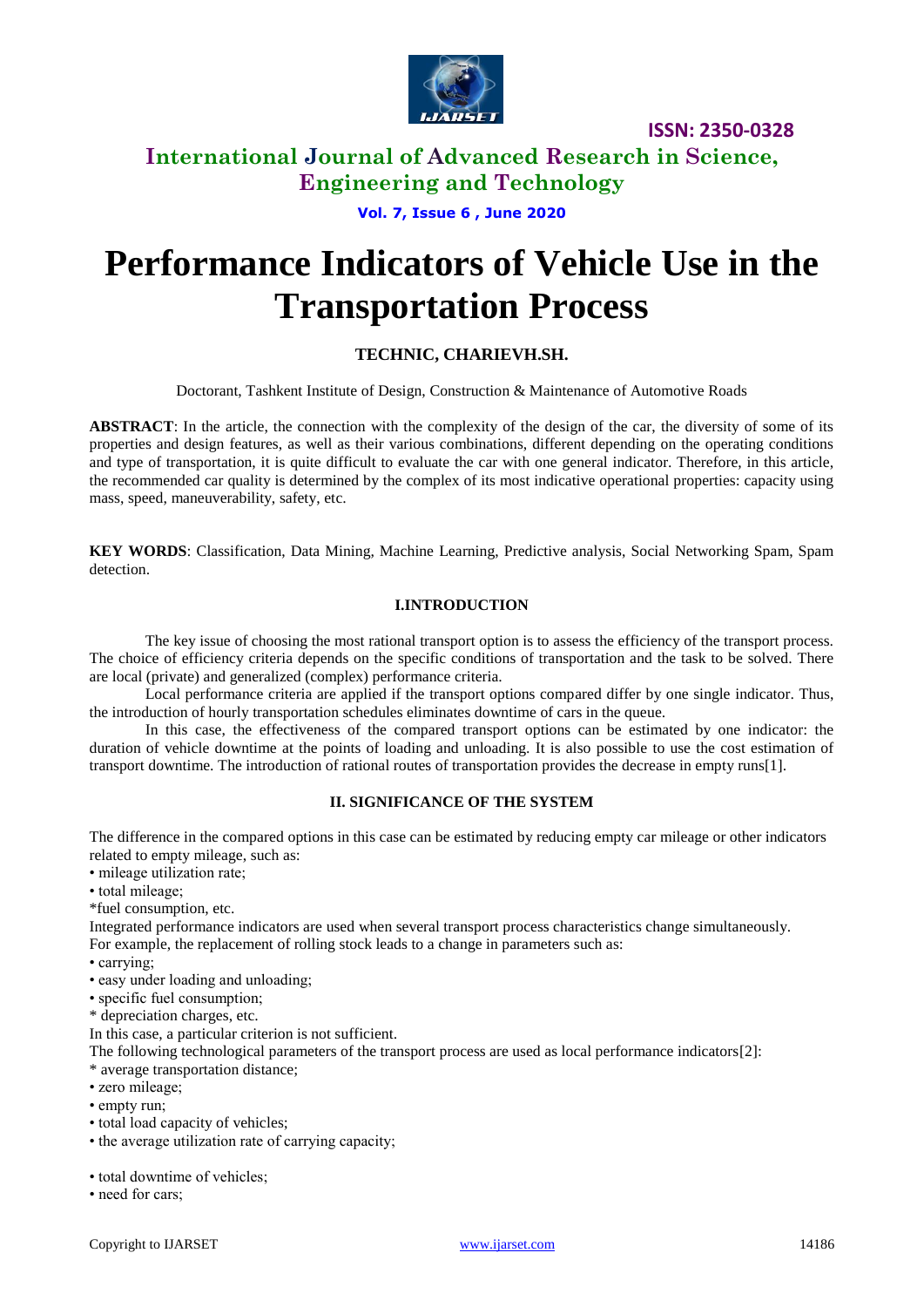

# **International Journal of Advanced Research in Science, Engineering and Technology**

**ISSN: 2350-0328**

### **Vol. 7, Issue 6 , June 2020**

\* ton-hours spent on completing a given volume of traffic;

- the total time for execution of the transportation;
- \* timely delivery;
- cost of cargo in transit;
- speed of cargo delivery;
- the amount of cargo losses in transit;

• cargo safety.

Among the local indicators of the efficiency of the transport process, and are such as:

• energy intensity;

• materials consumption;

\* material intensity of transportation.

#### **III. LITERATURE SURVEY**

Literature survey guides or helps the researcher to define/find out/identify a problem. It is something when you look at a literature (publications) in a surface level , or an Ariel view. It includes the survey of place people and publications is context of Research. It is a phase where the researcher tries to know of what are all the literature related to one area of interest. And the relevant literature are short-listed.

Whereas a literature review is going into the depth of the literature surveyed. It is a process of re-examining, evaluating or assessing the short-listed literature [literature survey phase]. Review of literature gives a clarity & better understanding of the research/project.

Objectives:

• Gaining an understanding on the fundamentals and state-of-the art of the area.

• Learning the definitions of the concepts.

• Access to latest approaches, methods and theories.

• Discovering research topics based on the existing research

• Concentrate on your own field of expertise– Even if another field uses the same words, they usually mean completely different thing.

• It improves the quality of the literature survey to exclude sidetracks– Remember to explicate what is excluded.

#### **IV. METHODOLOGY**

The efficiency of using cars is determined by technical and operational indicators. When analyzing the efficiency of the transportation process, the main indicator is the performance of the rolling stock. Productivity is formed based on several technical and operational indicators that characterize different aspects of road transport. Each of these indicators is influenced by various factors (organizational, economic, technical, etc.), which can affect the indicators themselves, and therefore the performance of cars (Fig.1).

The efficiency of using a car depends on its quality. Quality - a set of properties that determine the degree of suitability of the car to perform specified functions when used for its intended purpose. The degree of suitability of the vehicle during operation varies[3].

Due to the complexity of the car's design, the variety of some of its properties and structural features, as well as various combinations of them, different depending on the operating conditions and type of transportation, it is quite difficult to evaluate the car with one generalizing indicator. Therefore, the quality of the car is determined by the complex of its most significant operational properties: capacity, mass, speed, cross-country ability, safety, etc.

The efficiency of using cars is described by a system of indicators that can be divided into private and generalizing ones.

Private ones are technical and operational indicators (TEP), which include[1]:

- o average number of vehicles;
- o composition of vehicles by type, make and number of days of operation of the rolling stock;
- o time in the outfit;
- o working mileage of the vehicle;
- o driving time of vehicles on the route;
- o technical readiness coefficient;
- o vehicle fleet utilization rates, working hours, and mileage.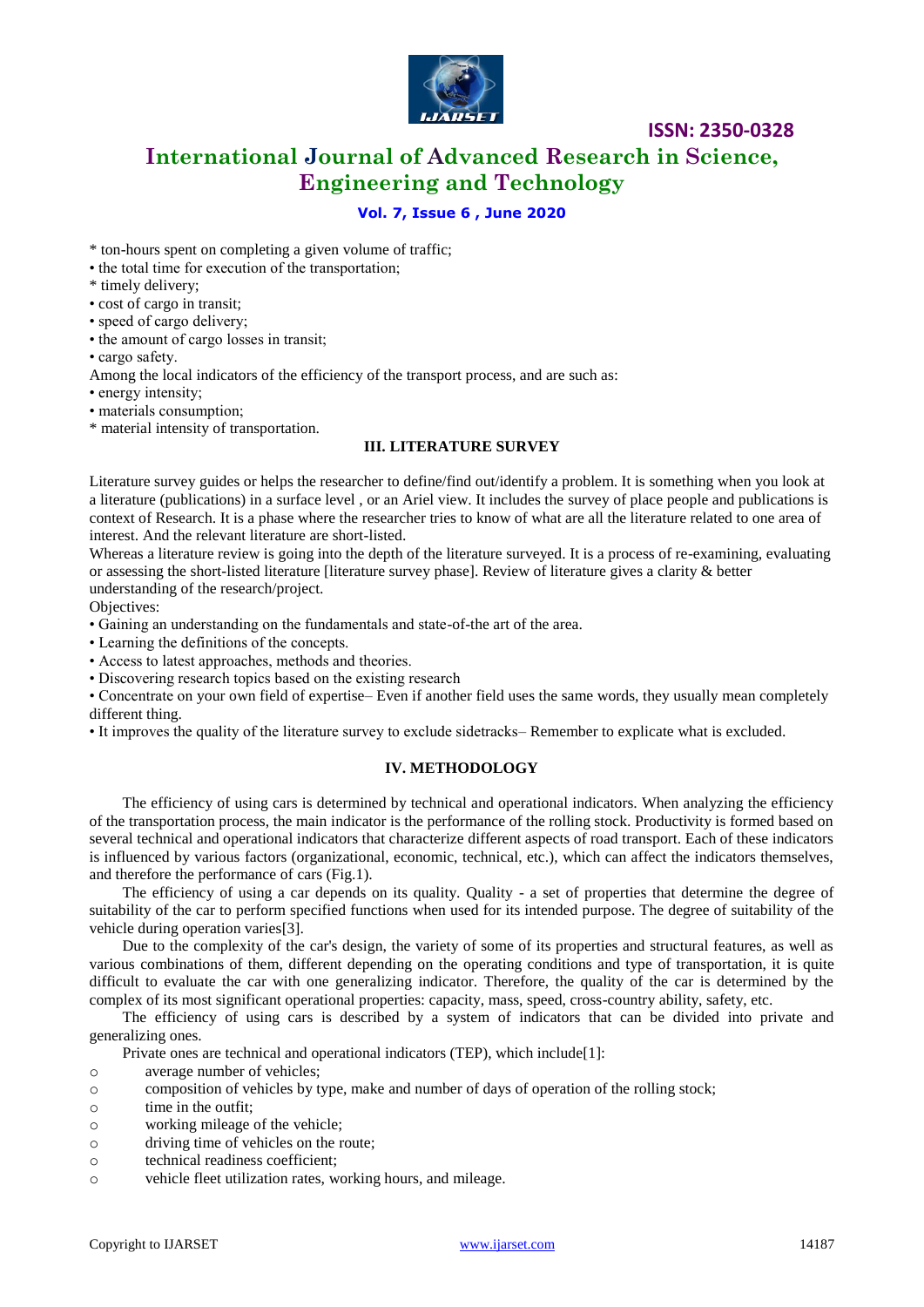

# **ISSN: 2350-0328**

# **International Journal of Advanced Research in Science, Engineering and Technology**

## **Vol. 7, Issue 6 , June 2020**



Figure 1-Factors affecting the performance of the transportation process

Generalizing indicators characterize the influence of many factors in the aggregate on the efficiency of car use. The system of these indicators includes:

technical and operational indicators (traffic volume, passenger turnover, vehicle fleet performance);<br>  $\checkmark$  economic (cost of transportation profit and profitability)

economic (cost of transportation, profit and profitability).

Vehicle efficiency refers to the level of performance and the degree of use of vehicles. Car performance indicators include:

o daily and annual output per 1 vehicle;

o number of days worked;

o time when vehicles are in gear and in motion;

o Park utilization rate in dress and movement;

o fleet utilization rate on the line;

o the utilization factors of the mileage.

These indicators are applicable for evaluating current and annual vehicle usage estimates[4].

The main technical and operational indicators (TEP) of vehicle operation are: technical readiness of the rolling stock( PS), production on the line, use of the rolling stock (PS) and the duration of its operation, etc.

Analysis of the performance of freight and passenger transport shows that the greatest impact on performance is the time in the outfit and the average speed of the car.

#### **V. EXPERIMENTAL RESULTS**

The factors affecting the performance of the car For freight transport:

$$
Q = \frac{q r_H \beta v_T}{l_{eg} + \beta v_T t_{pr}}(1)
$$

$$
T_H = t_{dv} + t_{pr}(2)
$$

$$
V = \frac{L}{t_{dv}}(3)
$$

For passenger transport:

$$
P_p = T_H V_e \beta g_v \gamma_v A_{sp} \alpha_v \lambda_{\kappa}^{(4)}
$$
  

$$
T_H = T_m + T_o(5)
$$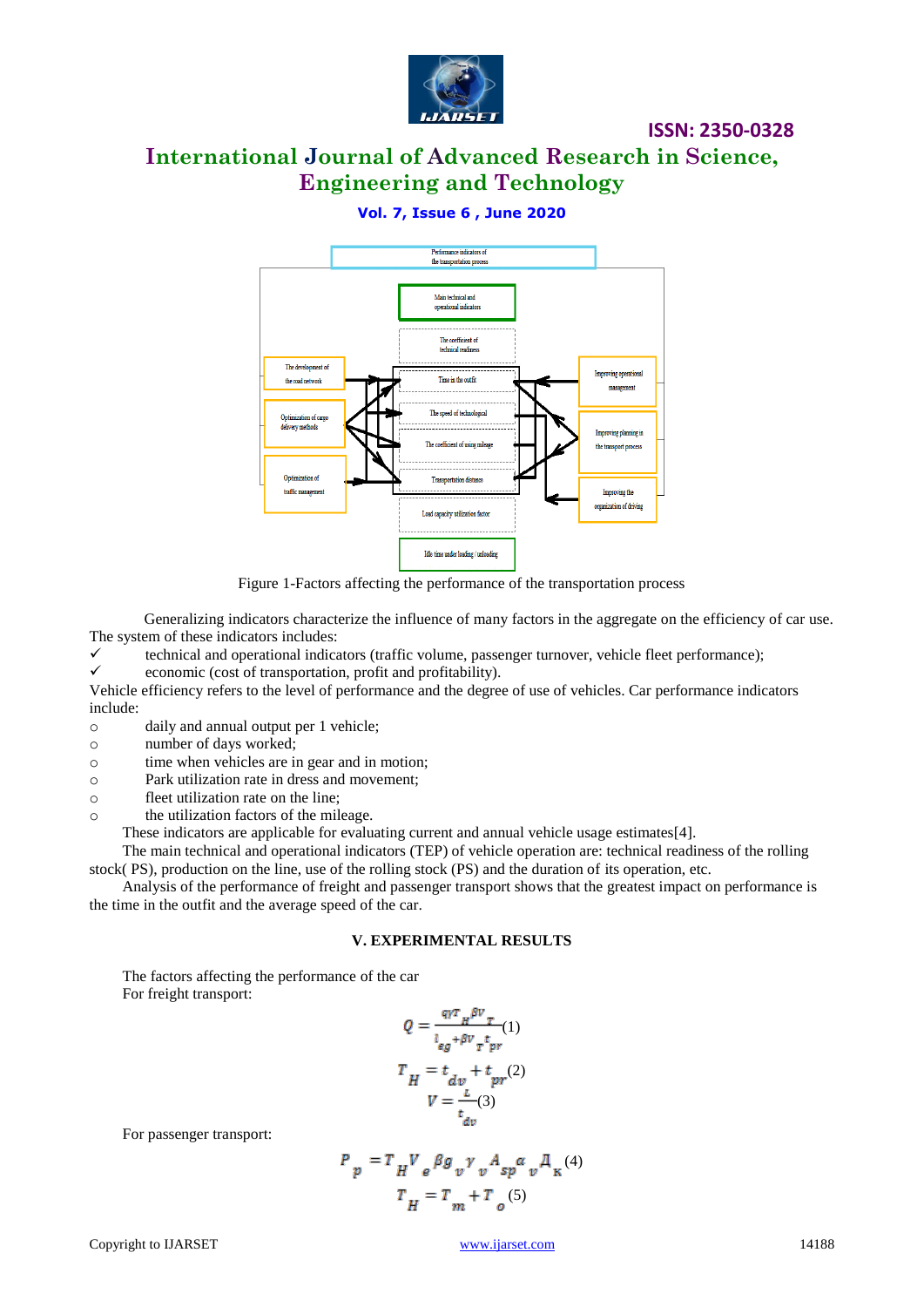

### **ISSN: 2350-0328**

**International Journal of Advanced Research in Science, Engineering and Technology**

### **Vol. 7, Issue 6 , June 2020**

$$
V_{\theta} = \frac{L_{\text{sat}}}{T_{\text{at}}} (6)
$$

The time the car is in the vehicle's attire  $(T_H)$  is determined by the number of hours from the moment the car leaves the motor transport company (ATP) until it returns to the Parking lot, except for the time of rest and lunch for the driver.

$$
T_{\mathrm{H}} = T_{\mathrm{H}} + t_{\mathrm{mp}} = T_{\mathrm{M}} + t_0; \tag{7}
$$

where  $T_{\text{DV}}$  is the driving time of the car;

 $T_{\text{m}}$  – idle time of the vehicle under loading/unloading;

 $T_M$  – vehicle operating time on the route;

T– time zero of the run.

Vehicle speeds are divided into technical, operational, and message speeds.

Technical vehicle speed (VT) includes all short temporary stops associated with traffic:

$$
V_T = \frac{L}{r_{dv}}\tag{8}
$$

where L is the distance traveled.

The operating speed of a vehicle (Ve) is the conditional speed of the vehicle during its stay on the line:

$$
V_{T} = \frac{L}{r_{m}} = \frac{L}{r_{dv} + t_{pr} + r_{pt}}
$$
(9)

where  $T_{PT}$  is the downtime of the vehicle for technical reasons.

Based on the above formulas for Q and P, you can increase the efficiency of vehicle use by increasing the mileage and load capacity utilization factors, increasing the load capacity, and increasing the average daily mileage of the vehicle, which depends on the technical speed of the vehicle and the downtime during loading and unloading.

As a result of the analysis of technical and operational indicators of the transportation process, those indicators that mainly depend on the parameters of the road, traffic flow and affect the performance of the car are highlighted.

The efficiency of the transportation process depends on the speed of delivery. The cost of cargo transportation and the amount of inertia in the transportation process is affected by changes in the technical speed of the vehicle. The inertia of the transportation process is a mismatch between the transportation capacity of the transportation complex and the existing amount of cargo flow. The costs that appear in connection with the identification of the inertia of the transport process can be determined[2]:

$$
R = \left[1 - \frac{\frac{1}{t_{pr}v_{\mathcal{T}}\beta_{\mathcal{L}}}}{1 + \frac{l_{\mathcal{L}_{\mathcal{B}}}}{t_{pr}v_{\mathcal{T}}\beta_{\mathcal{L}}}}\right]
$$
(10)

Due to the increased costs of the transportation process, it is necessary to consider the impact of indicators of the road network on the speed of cargo transportation.

The main indicators that assess the traffic congestion of the road network (UDS) are the speed, density and intensity of traffic flow. The relationship between the density and speed of traffic flow is expressed in the Greenshieldsmodel[3]:

$$
V = V_o \left(1 - \frac{k}{k_e}\right) \tag{11}
$$

Where  $V -$  is the maximum possible speed on the road;

 $V_0$  – speed of free movement of cars in the stream;

 $k$  – flux density;

 $k_c$  – maximum flow density that causes all cars in the stream to stop completely.

In mathematical form, the relationship between the intensity and speed of traffic flow is represented by the following models[3]:

$$
N = k_c V(1 - \frac{v}{v_o})(12)
$$

Where  $N$  – the intensity of the traffic.